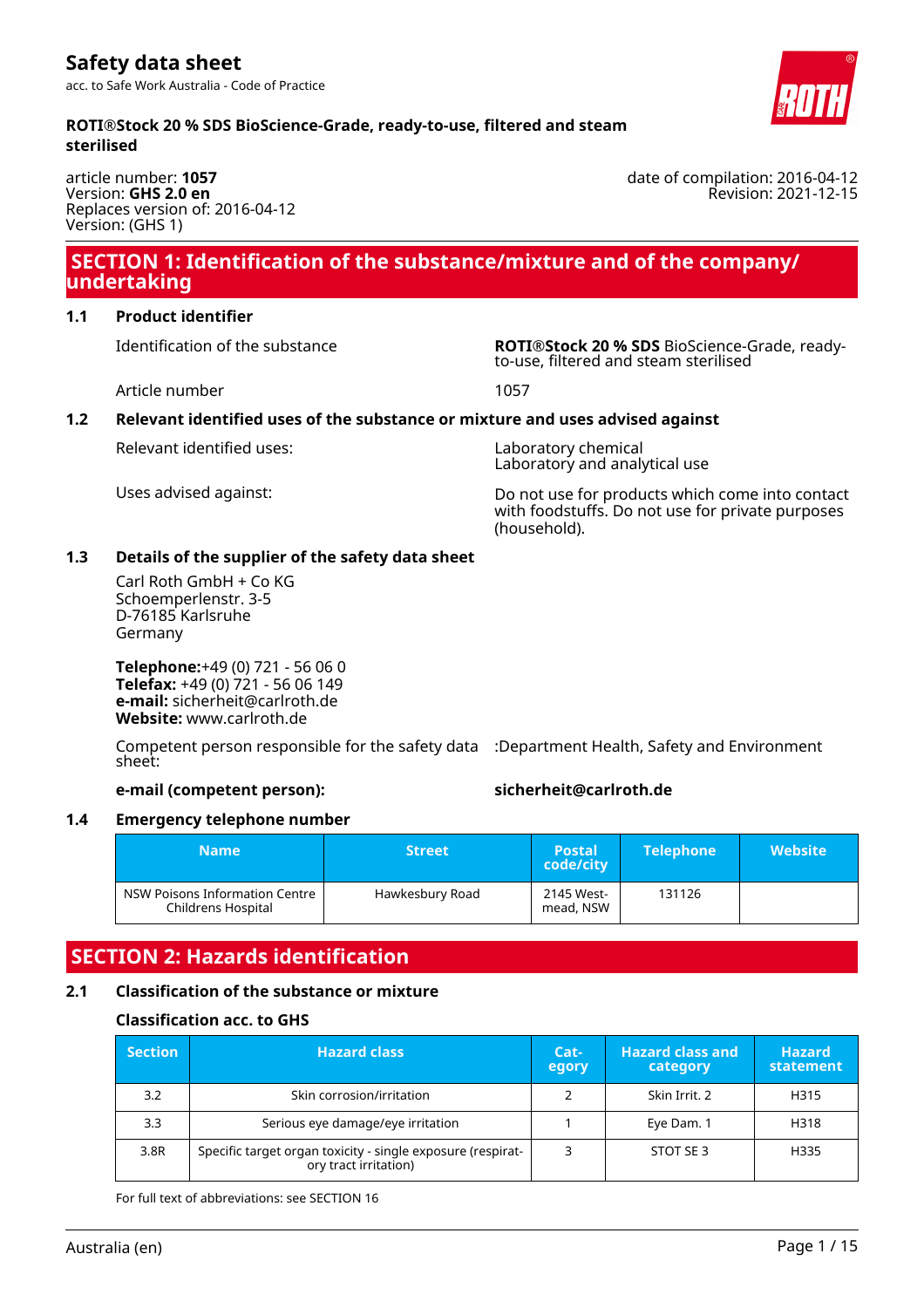acc. to Safe Work Australia - Code of Practice



## **ROTI®Stock 20 % SDS BioScience-Grade, ready-to-use, filtered and steam sterilised**

article number: **1057**

- **2.2 Label elements**
	- **Labelling**

**Signal word Danger**

**Pictograms**

GHS05, GHS07



## **Hazard statements**

| H315 | Causes skin irritation           |
|------|----------------------------------|
| H318 | Causes serious eye damage        |
| H335 | May cause respiratory irritation |

#### **Precautionary statements**

#### **Precautionary statements - prevention**

| P <sub>261</sub> | Avoid breathing dust/fume/gas/mist/vapours/spray |
|------------------|--------------------------------------------------|
| P280             | Wear protective gloves                           |

## **Precautionary statements - response**

| P302+P352 | IF ON SKIN: Wash with plenty of soap and water                                             |
|-----------|--------------------------------------------------------------------------------------------|
|           | P305+P351+P338 IF IN EYES: Rinse cautiously with water for several minutes. Remove contact |
|           | lenses, if present and easy to do. Continue rinsing                                        |

#### **Precautionary statements - storage**

P403+P233 Store in a well-ventilated place. Keep container tightly closed

### **Precautionary statements - disposal**

P501 Dispose of contents/container to industrial combustion plant

## Hazardous ingredients for labelling: Sodium dodecyl sulphate

## **2.3 Other hazards**

## **Results of PBT and vPvB assessment**

This mixture does not contain any substances that are assessed to be a PBT or a vPvB.

# **SECTION 3: Composition/information on ingredients**

**3.1 Substances**

not relevant (mixture)

**3.2 Mixtures**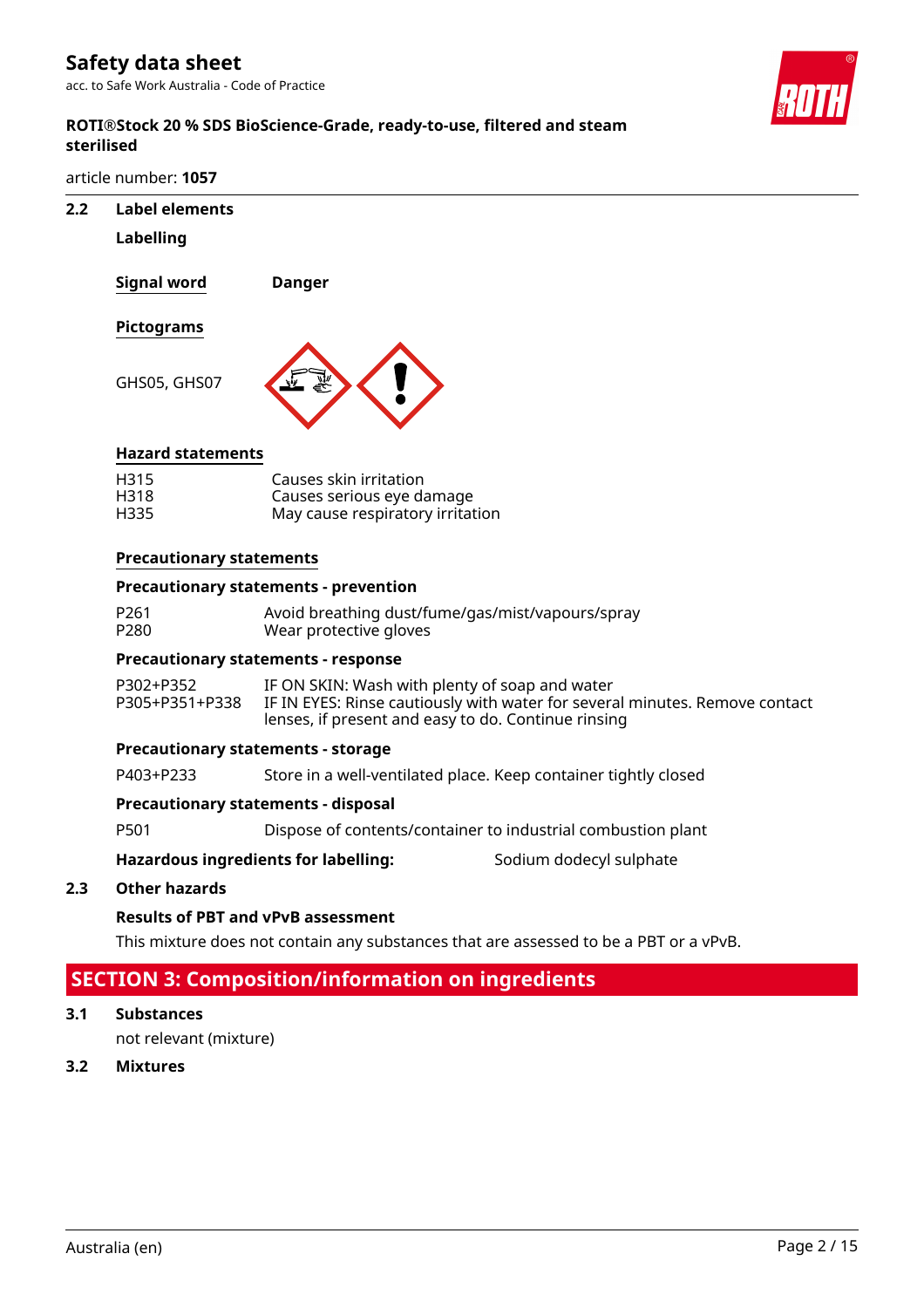

## **ROTI®Stock 20 % SDS BioScience-Grade, ready-to-use, filtered and steam sterilised**

article number: **1057**

| Description of the mixture   |                          |           |                                                                                                                                    |                   |              |  |  |  |
|------------------------------|--------------------------|-----------|------------------------------------------------------------------------------------------------------------------------------------|-------------------|--------------|--|--|--|
| Name of sub-<br>stance       | <b>Identifier</b>        | $Wt\%$    | <b>Classification acc. to</b><br><b>GHS</b>                                                                                        | <b>Pictograms</b> | <b>Notes</b> |  |  |  |
| Sodium dodecyl sulph-<br>ate | CAS No<br>$151 - 21 - 3$ | $20 - 30$ | Flam. Sol. 2 / H228<br>Acute Tox. 4 / H302<br>Acute Tox. 4 / H332<br>Skin Irrit. 2 / H315<br>Eye Dam. 1 / H318<br>STOT SE 3 / H335 | 工业                |              |  |  |  |

For full text of abbreviations: see SECTION 16

## **SECTION 4: First aid measures**

#### **4.1 Description of first aid measures**



#### **General notes**

Take off contaminated clothing.

#### **Following inhalation**

Provide fresh air. In all cases of doubt, or when symptoms persist, seek medical advice.

#### **Following skin contact**

Rinse skin with water/shower. In case of skin irritation, consult a physician.

#### **Following eye contact**

In case of contact with eyes flush immediately with plenty of flowing water for 10 to 15 minutes holding eyelids apart and consult an ophthalmologist.

## **Following ingestion**

Rinse mouth. Call a doctor if you feel unwell.

#### **4.2 Most important symptoms and effects, both acute and delayed**

Risk of blindness, Risk of serious damage to eyes, Irritation, Cough, Dyspnoea

## **4.3 Indication of any immediate medical attention and special treatment needed** none

# **SECTION 5: Firefighting measures**

## **5.1 Extinguishing media**



#### **Suitable extinguishing media**

co-ordinate firefighting measures to the fire surroundings water spray, alcohol resistant foam, dry extinguishing powder, BC-powder, carbon dioxide (CO<sub>2</sub>)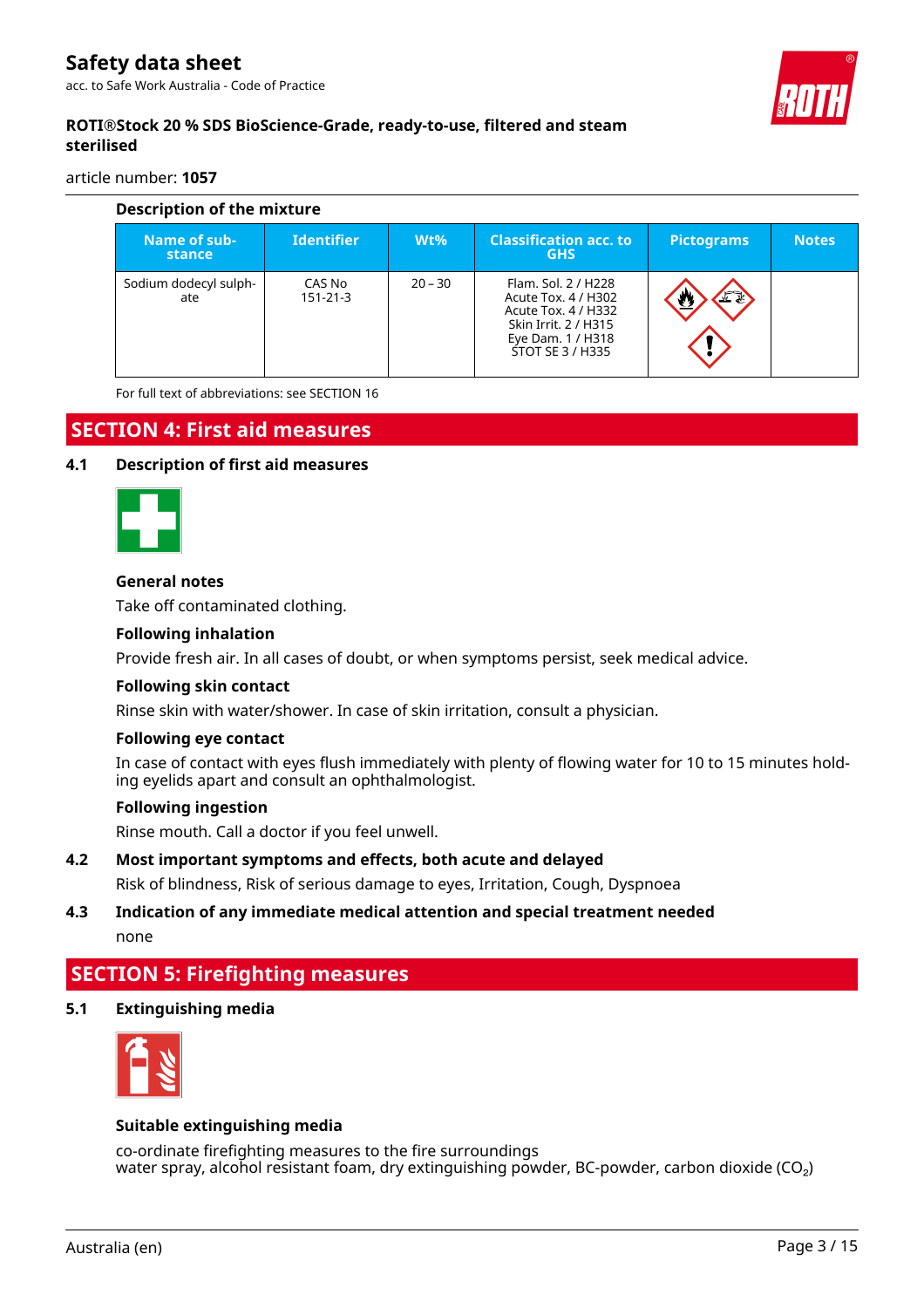## **ROTI®Stock 20 % SDS BioScience-Grade, ready-to-use, filtered and steam sterilised**

article number: **1057**

## **Unsuitable extinguishing media**

water jet

# **5.2 Special hazards arising from the substance or mixture**

None.

## **Hazardous combustion products**

Carbon monoxide (CO), Carbon dioxide (CO₂)

## **5.3 Advice for firefighters**

In case of fire and/or explosion do not breathe fumes. Fight fire with normal precautions from a reasonable distance. Wear self-contained breathing apparatus.

## **SECTION 6: Accidental release measures**

## **6.1 Personal precautions, protective equipment and emergency procedures**



## **For non-emergency personnel**

Use personal protective equipment as required. Avoid contact with skin, eyes and clothes. Do not breathe vapour/spray.

#### **6.2 Environmental precautions**

Keep away from drains, surface and ground water.

## **6.3 Methods and material for containment and cleaning up**

## **Advice on how to contain a spill**

Covering of drains.

## **Advice on how to clean up a spill**

Absorb with liquid-binding material (sand, diatomaceous earth, acid- or universal binding agents).

## **Other information relating to spills and releases**

Place in appropriate containers for disposal.

#### **6.4 Reference to other sections**

Hazardous combustion products: see section 5. Personal protective equipment: see section 8. Incompatible materials: see section 10. Disposal considerations: see section 13.

## **SECTION 7: Handling and storage**

## **7.1 Precautions for safe handling**

Provision of sufficient ventilation.

## **Advice on general occupational hygiene**

Wash hands before breaks and after work. Keep away from food, drink and animal feedingstuffs.

## **7.2 Conditions for safe storage, including any incompatibilities**

Keep container tightly closed.

#### **Incompatible substances or mixtures**

Observe hints for combined storage.

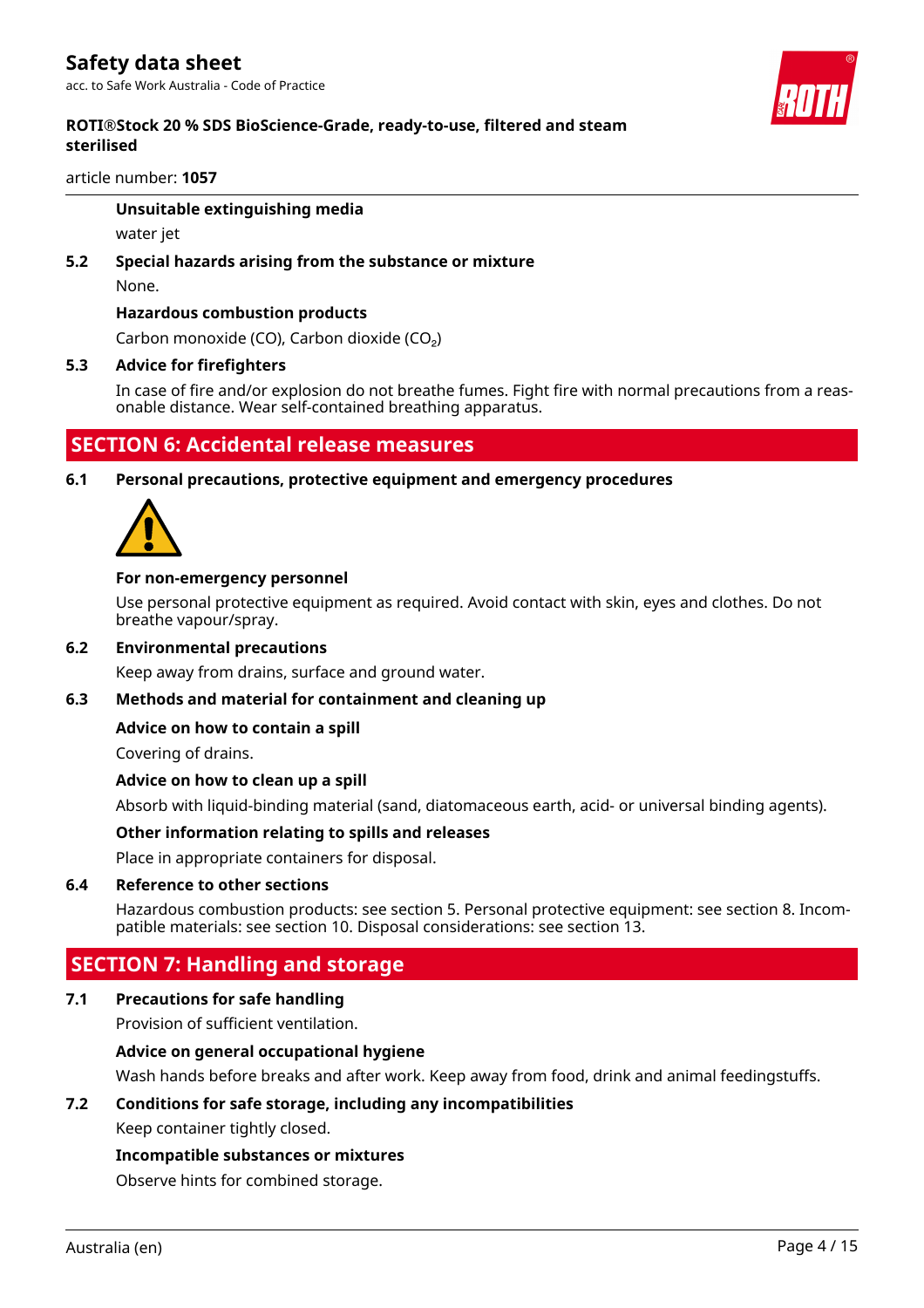## **ROTI®Stock 20 % SDS BioScience-Grade, ready-to-use, filtered and steam sterilised**

article number: **1057**

## **Consideration of other advice:**

**Specific designs for storage rooms or vessels** Recommended storage temperature: 15 – 25 °C

## **7.3 Specific end use(s)**

No information available.

## **SECTION 8: Exposure controls/personal protection**

#### **8.1 Control parameters**

r

## **National limit values**

## **Occupational exposure limit values (Workplace Exposure Limits)**

This information is not available.

| <b>Relevant DNELs of components of the mixture</b> |                |               |                             |                                                 |                   |                               |  |  |
|----------------------------------------------------|----------------|---------------|-----------------------------|-------------------------------------------------|-------------------|-------------------------------|--|--|
| Name of sub-<br><b>stance</b>                      | <b>CAS No</b>  | End-<br>point | <b>Threshol</b><br>d level. | <b>Protection</b><br>goal, route of<br>exposure | Used in           | <b>Exposure time</b>          |  |  |
| Sodium dodecyl<br>sulphate                         | $151 - 21 - 3$ | <b>DNEL</b>   | $285 \,\mathrm{mg/m^3}$     | human, inhalat-<br>ory                          | worker (industry) | chronic - systemic<br>effects |  |  |
| Sodium dodecyl<br>sulphate                         | 151-21-3       | <b>DNEL</b>   | 4,060 mg/<br>kg bw/day      | human, dermal                                   | worker (industry) | chronic - systemic<br>effects |  |  |

#### **Relevant PNECs of components of the mixture**

| Name of sub-<br>stance     | <b>CAS No</b>  | End-<br>point | <b>Threshol</b><br>d level | <b>Organism</b>            | <b>Environmental</b><br>compartment | <b>Exposure time</b>            |
|----------------------------|----------------|---------------|----------------------------|----------------------------|-------------------------------------|---------------------------------|
| Sodium dodecyl<br>sulphate | $151 - 21 - 3$ | <b>PNEC</b>   | $0.176$ mg/ <sub>1</sub>   | aquatic organ-<br>isms     | freshwater                          | short-term (single<br>instance) |
| Sodium dodecyl<br>sulphate | $151 - 21 - 3$ | <b>PNEC</b>   | $0.018$ mg/ $\frac{1}{10}$ | aquatic organ-<br>isms     | marine water                        | short-term (single<br>instance) |
| Sodium dodecyl<br>sulphate | $151 - 21 - 3$ | <b>PNEC</b>   | $1.35 \frac{mg}{l}$        | aquatic organ-<br>isms     | sewage treatment<br>plant (STP)     | short-term (single<br>instance) |
| Sodium dodecyl<br>sulphate | $151 - 21 - 3$ | <b>PNEC</b>   | 6.97 $mg/_{kq}$            | aquatic organ-<br>isms     | freshwater sedi-<br>ment            | short-term (single<br>instance) |
| Sodium dodecyl<br>sulphate | $151 - 21 - 3$ | <b>PNEC</b>   | $0.697$ mg/<br>kq          | aquatic organ-<br>isms     | marine sediment                     | short-term (single<br>instance) |
| Sodium dodecyl<br>sulphate | $151 - 21 - 3$ | <b>PNEC</b>   | 1.29 $mg/kq$               | terrestrial organ-<br>isms | soil                                | short-term (single<br>instance) |

## **8.2 Exposure controls**

## **Individual protection measures (personal protective equipment)**

## **Eye/face protection**



Use safety goggle with side protection.

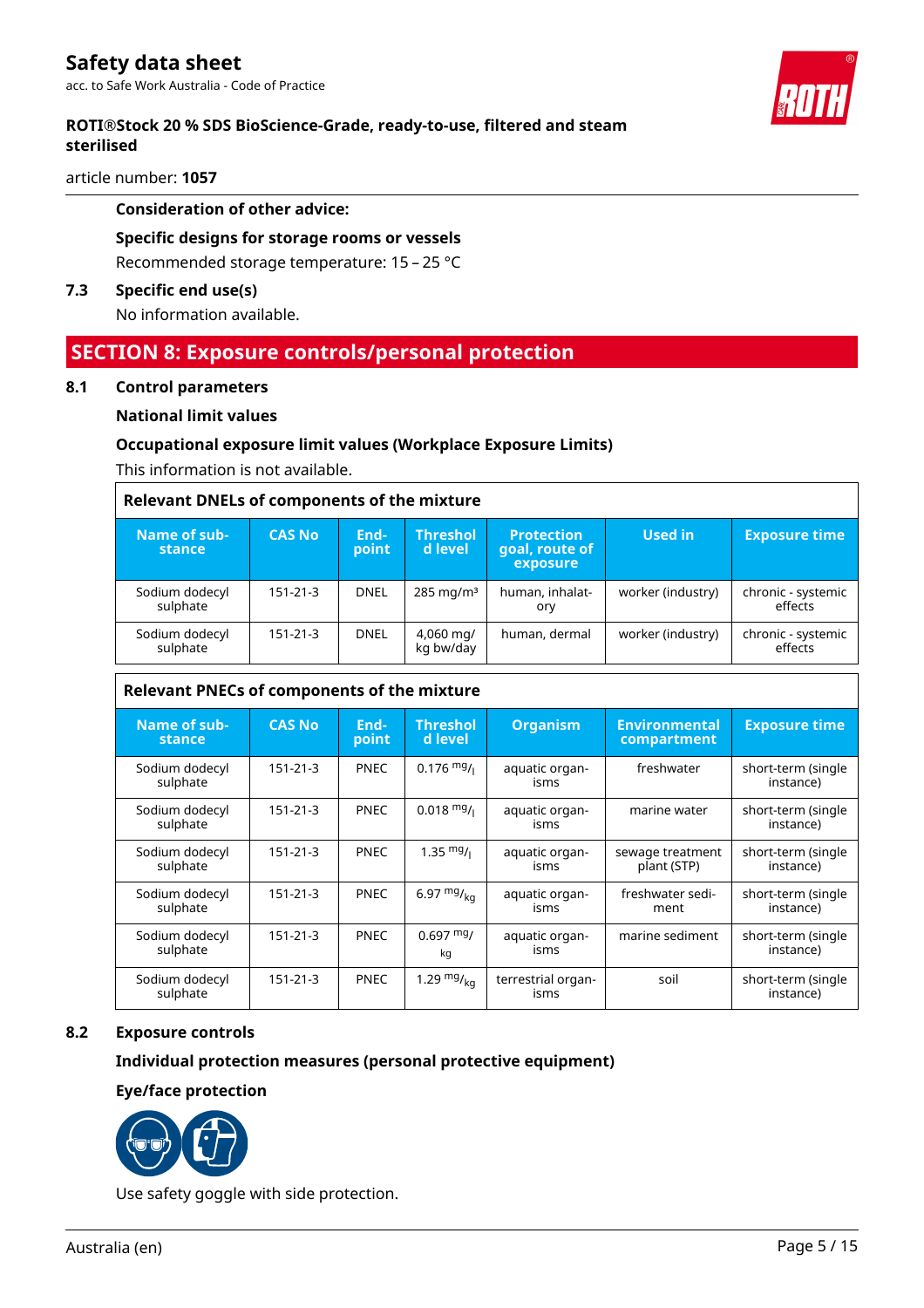**ROTI®Stock 20 % SDS BioScience-Grade, ready-to-use, filtered and steam sterilised**

article number: **1057**

## **Skin protection**



#### **• hand protection**

Wear suitable gloves. Chemical protection gloves are suitable, which are tested according to EN 374. For special purposes, it is recommended to check the resistance to chemicals of the protective gloves mentioned above together with the supplier of these gloves. The times are approximate values from measurements at 22 ° C and permanent contact. Increased temperatures due to heated substances, body heat etc. and a reduction of the effective layer thickness by stretching can lead to a considerable reduction of the breakthrough time. If in doubt, contact manufacturer. At an approx. 1.5 times larger / smaller layer thickness, the respective breakthrough time is doubled / halved. The data apply only to the pure substance. When transferred to substance mixtures, they may only be considered as a guide.

#### **• type of material**

NBR (Nitrile rubber)

#### **• material thickness**

>0,11 mm

#### **• breakthrough times of the glove material**

>480 minutes (permeation: level 6)

#### **• other protection measures**

Take recovery periods for skin regeneration. Preventive skin protection (barrier creams/ointments) is recommended.

#### **Respiratory protection**



Respiratory protection necessary at: Aerosol or mist formation.

#### **Environmental exposure controls**

Keep away from drains, surface and ground water.

## **SECTION 9: Physical and chemical properties**

## **9.1 Information on basic physical and chemical properties**

| Physical state                                              | liquid          |
|-------------------------------------------------------------|-----------------|
| Colour                                                      | colourless      |
| Odour                                                       | odourless       |
| Melting point/freezing point                                | not determined  |
| Boiling point or initial boiling point and boiling<br>range | 100 $\degree$ C |
| Flammability                                                | non-combustible |
| Lower and upper explosion limit                             | not determined  |
| Flash point                                                 | not determined  |

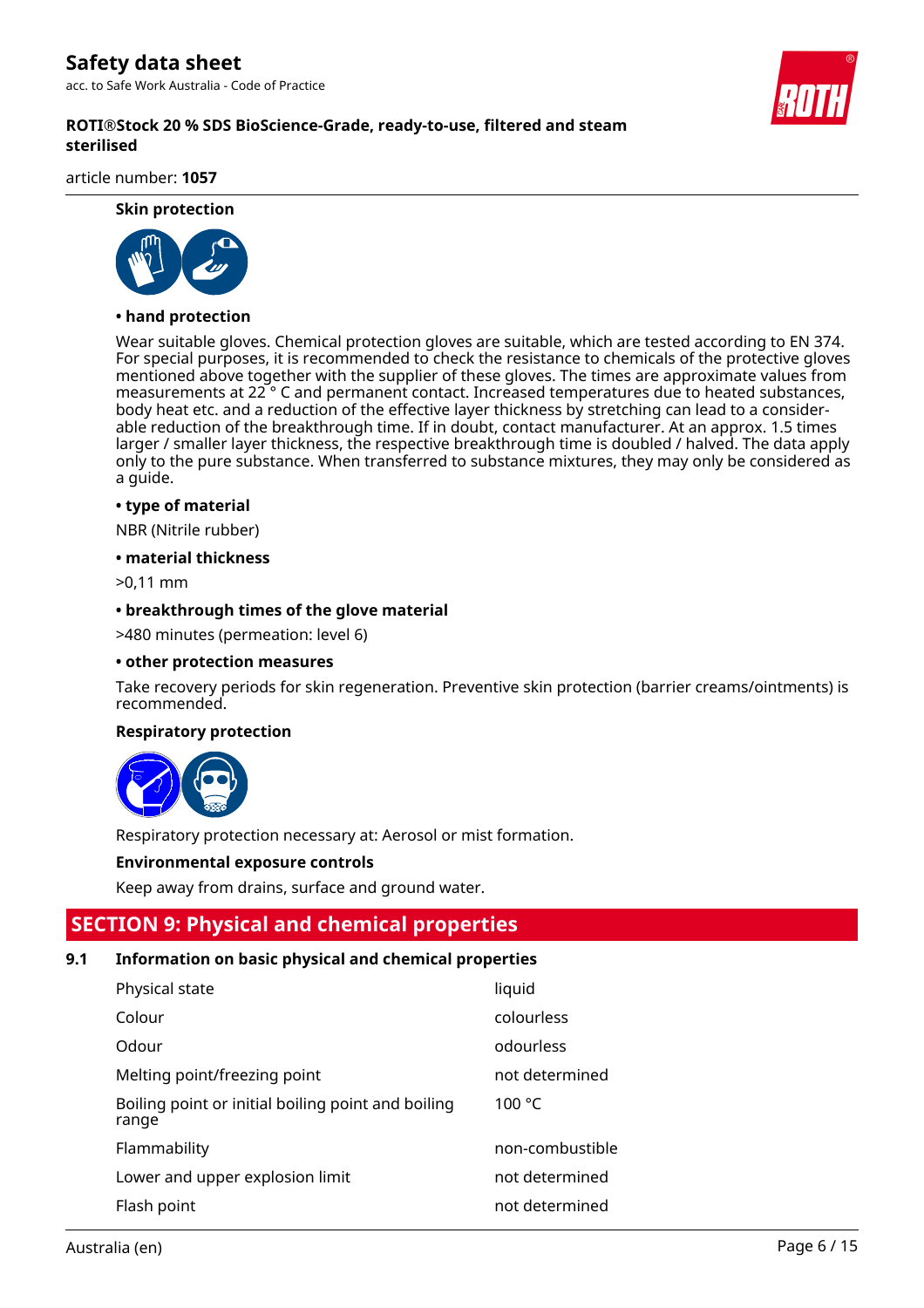**ROTI®Stock 20 % SDS BioScience-Grade, ready-to-use, filtered and steam sterilised**

article number: **1057**



|     | Auto-ignition temperature                              | not determined                                                 |
|-----|--------------------------------------------------------|----------------------------------------------------------------|
|     | Decomposition temperature                              | not relevant                                                   |
|     | pH (value)                                             | $8 - 9(20 °C)$                                                 |
|     | Kinematic viscosity                                    | not determined                                                 |
|     | Solubility(ies)                                        |                                                                |
|     | Water solubility                                       | miscible in any proportion                                     |
|     | Partition coefficient                                  |                                                                |
|     | Partition coefficient n-octanol/water (log value):     | this information is not available                              |
|     | Vapour pressure                                        | not determined                                                 |
|     | Density and/or relative density                        |                                                                |
|     | Density                                                | $~19/$ <sub>cm<sup>3</sup></sub>                               |
|     | Relative vapour density                                | information on this property is not available                  |
|     | Particle characteristics                               | not relevant (liquid)                                          |
|     | Other safety parameters                                |                                                                |
|     | Oxidising properties                                   | none                                                           |
| 9.2 | <b>Other information</b>                               |                                                                |
|     | Information with regard to physical hazard<br>classes: | hazard classes acc. to GHS<br>(physical hazards): not relevant |
|     | Other safety characteristics:                          |                                                                |
|     | Miscibility                                            | completely miscible with water                                 |
|     |                                                        |                                                                |

# **SECTION 10: Stability and reactivity**

## **10.1 Reactivity**

This material is not reactive under normal ambient conditions.

## **10.2 Chemical stability**

The material is stable under normal ambient and anticipated storage and handling conditions of temperature and pressure.

## **10.3 Possibility of hazardous reactions**

**Violent reaction with:** strong oxidiser

## **10.4 Conditions to avoid**

There are no specific conditions known which have to be avoided.

## **10.5 Incompatible materials**

oxidisers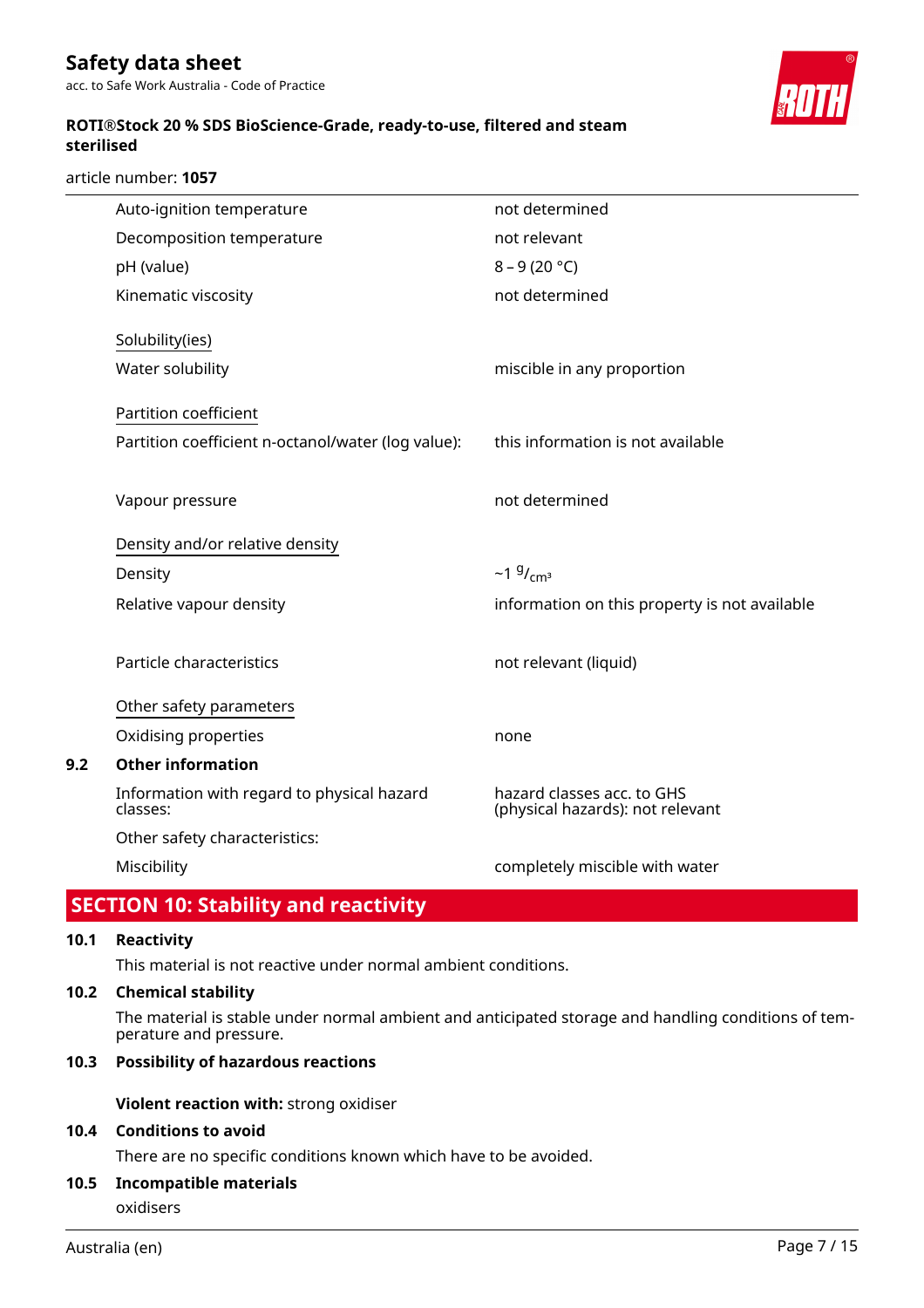## **ROTI®Stock 20 % SDS BioScience-Grade, ready-to-use, filtered and steam sterilised**

article number: **1057**

## **10.6 Hazardous decomposition products**

Hazardous combustion products: see section 5.

## **SECTION 11: Toxicological information**

#### **11.1 Information on toxicological effects**

Test data are not available for the complete mixture.

#### **Classification procedure**

The method for classification of the mixture is based on ingredients of the mixture (additivity formula).

#### **Classification acc. to GHS**

#### **Acute toxicity**

Shall not be classified as acutely toxic.

| Acute toxicity estimate (ATE) of components of the mixture                          |                |      |                  |  |  |  |  |
|-------------------------------------------------------------------------------------|----------------|------|------------------|--|--|--|--|
| Name of substance<br><b>CAS No</b><br><b>Exposure route</b><br><b>ATE</b>           |                |      |                  |  |  |  |  |
| Sodium dodecyl sulphate                                                             | $151 - 21 - 3$ | oral | 1,200 $mg/_{ka}$ |  |  |  |  |
| 3.9 $mg/1/4h$<br>Sodium dodecyl sulphate<br>inhalation: dust/mist<br>$151 - 21 - 3$ |                |      |                  |  |  |  |  |

## **Acute toxicity of components of the mixture**

| Name of substance       | <b>CAS No</b>  | <b>Exposure</b><br>route | <b>Endpoint</b> | Value                      | <b>Species</b> |
|-------------------------|----------------|--------------------------|-----------------|----------------------------|----------------|
| Sodium dodecyl sulphate | $151 - 21 - 3$ | oral                     | LD50            | 1,200 $mg/_{kq}$           | rat            |
| Sodium dodecyl sulphate | $151 - 21 - 3$ | dermal                   | LD50            | $>2,000$ mg/ <sub>ka</sub> | rat            |

## **Skin corrosion/irritation**

Causes skin irritation.

#### **Serious eye damage/eye irritation**

Causes serious eye damage.

## **Respiratory or skin sensitisation**

Shall not be classified as a respiratory or skin sensitiser.

#### **Germ cell mutagenicity**

Shall not be classified as germ cell mutagenic.

#### **Carcinogenicity**

Shall not be classified as carcinogenic.

## **Reproductive toxicity**

Shall not be classified as a reproductive toxicant.

## **Specific target organ toxicity - single exposure**

May cause respiratory irritation.

## **Specific target organ toxicity - repeated exposure**

Shall not be classified as a specific target organ toxicant (repeated exposure).

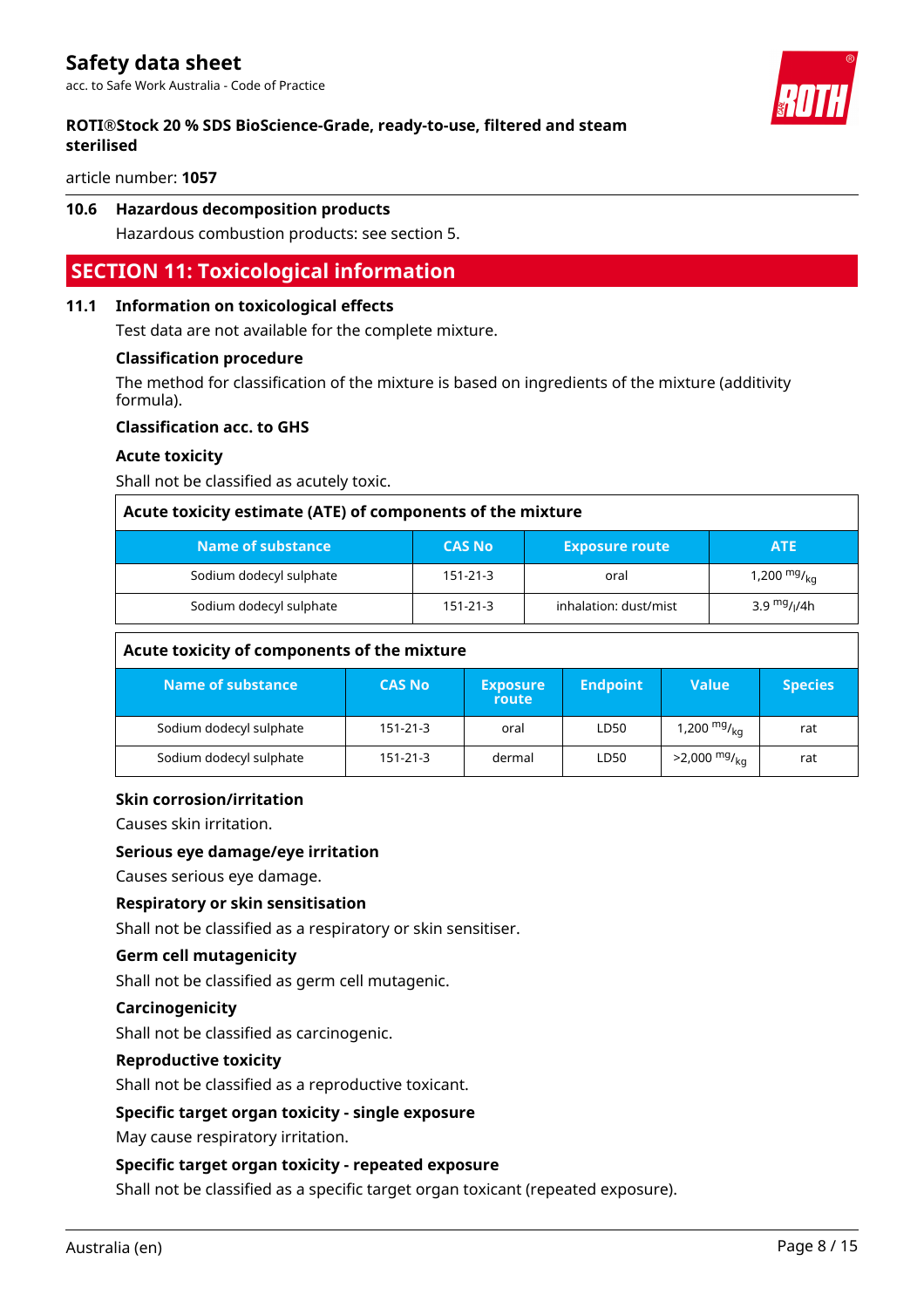

## **ROTI®Stock 20 % SDS BioScience-Grade, ready-to-use, filtered and steam sterilised**

article number: **1057**

## **Aspiration hazard**

Shall not be classified as presenting an aspiration hazard.

## **Symptoms related to the physical, chemical and toxicological characteristics**

## **• If swallowed**

Data are not available.

#### **• If in eyes**

Causes serious eye damage, risk of blindness

## **• If inhaled**

Irritation to respiratory tract, cough, Dyspnoea

## **• If on skin**

causes skin irritation

**• Other information**

none

## **11.2 Endocrine disrupting properties**

None of the ingredients are listed.

## **SECTION 12: Ecological information**

## **12.1 Toxicity**

Shall not be classified as hazardous to the aquatic environment.

| Aquatic toxicity (acute) of components of the mixture |                |                 |                   |                |                         |
|-------------------------------------------------------|----------------|-----------------|-------------------|----------------|-------------------------|
| Name of sub-<br>stance                                | <b>CAS No</b>  | <b>Endpoint</b> | <b>Value</b>      | <b>Species</b> | <b>Exposure</b><br>time |
| Sodium dodecyl sulph-<br>ate                          | $151 - 21 - 3$ | <b>LC50</b>     | $29 \frac{mg}{l}$ | fish           | 96 h                    |
| Sodium dodecyl sulph-<br>ate                          | 151-21-3       | ErC50           | $>120$ mg/        | algae          | 72 h                    |

| Aquatic toxicity (chronic) of components of the mixture |                |                 |                    |                |                         |
|---------------------------------------------------------|----------------|-----------------|--------------------|----------------|-------------------------|
| Name of sub-<br>stance                                  | <b>CAS No</b>  | <b>Endpoint</b> | <b>Value</b>       | <b>Species</b> | <b>Exposure</b><br>time |
| Sodium dodecyl sulph-<br>ate                            | $151 - 21 - 3$ | EC50            | $135 \frac{mg}{L}$ | microorganisms | 3 h                     |

## **Biodegradation**

Data are not available.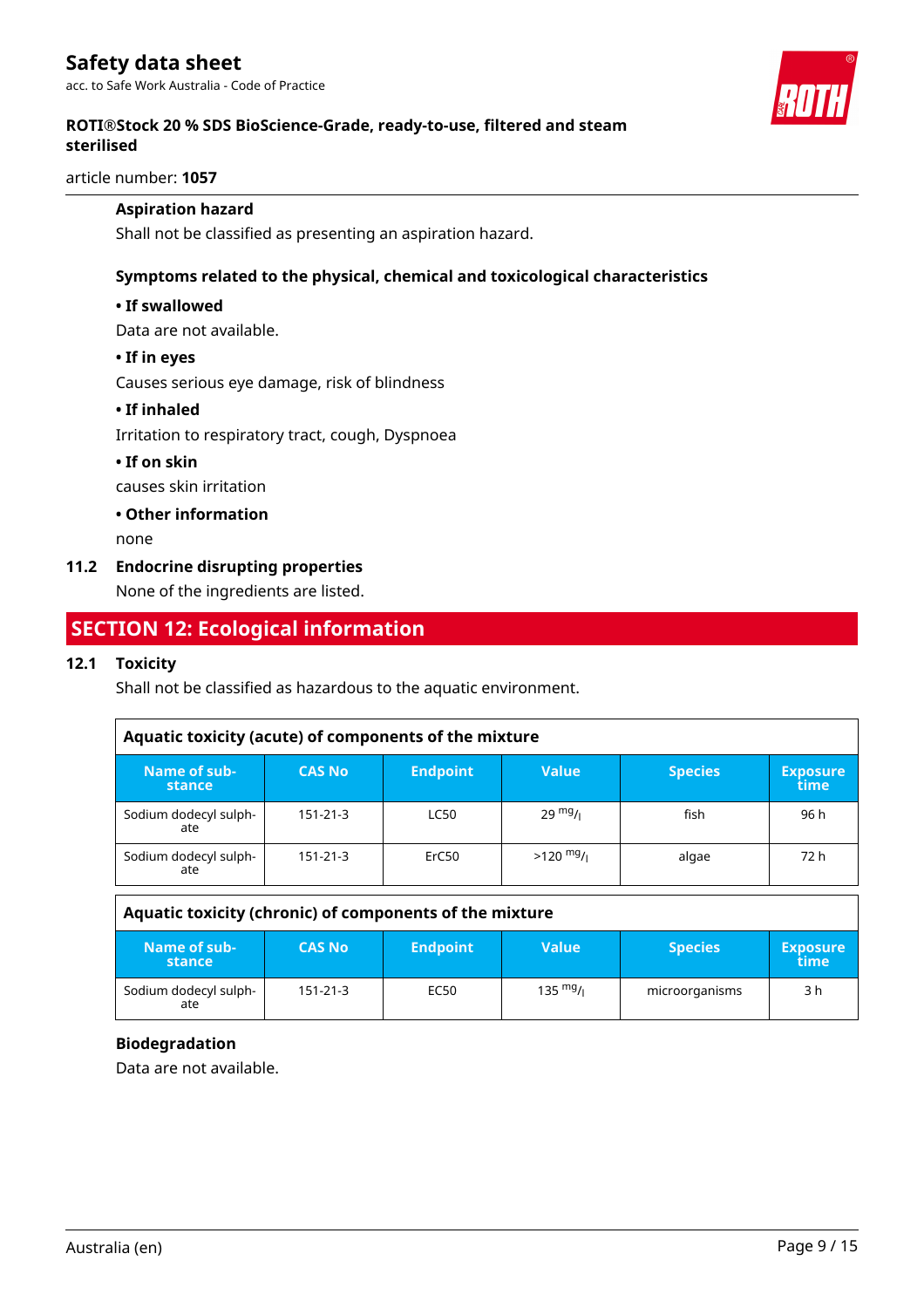

## **ROTI®Stock 20 % SDS BioScience-Grade, ready-to-use, filtered and steam sterilised**

article number: **1057**

## **12.2 Process of degradability**

| Degradability of components of the mixture |                |                              |                       |             |               |               |
|--------------------------------------------|----------------|------------------------------|-----------------------|-------------|---------------|---------------|
| Name of<br>substance                       | <b>CAS No</b>  | <b>Process</b>               | Degrada-<br>tion rate | <b>Time</b> | <b>Method</b> | <b>Source</b> |
| Sodium do-<br>decyl sulphate               | $151 - 21 - 3$ | biotic/abiotic               | 90 %                  | 28d         |               |               |
| Sodium do-<br>decyl sulphate               | $151 - 21 - 3$ | carbon dioxide<br>generation | 95 %                  | 28 d        |               | <b>ECHA</b>   |

## **12.3 Bioaccumulative potential**

Data are not available.

| Bioaccumulative potential of components of the mixture |                |            |                |                 |
|--------------------------------------------------------|----------------|------------|----------------|-----------------|
| Name of substance                                      | <b>CAS No</b>  | <b>BCF</b> | Log KOW        | <b>BOD5/COD</b> |
| Sodium dodecyl sulphate                                | $151 - 21 - 3$ |            | ≤-2.03 (20 °C) |                 |

#### **12.4 Mobility in soil**

Data are not available.

# **12.5 Results of PBT and vPvB assessment**

Data are not available.

- **12.6 Endocrine disrupting properties** None of the ingredients are listed.
- **12.7 Other adverse effects**

Data are not available.

## **SECTION 13: Disposal considerations**

## **13.1 Waste treatment methods**



This material and its container must be disposed of as hazardous waste. Dispose of contents/container in accordance with local/regional/national/international regulations.

## **Sewage disposal-relevant information**

Do not empty into drains.

# **Relevant provisions relating to waste(Basel Convention)**

## **Properties of waste which render it hazardous**

**H11** Toxic (Delayed or chronic)

## **13.3 Remarks**

Waste shall be separated into the categories that can be handled separately by the local or national waste management facilities. Please consider the relevant national or regional provisions.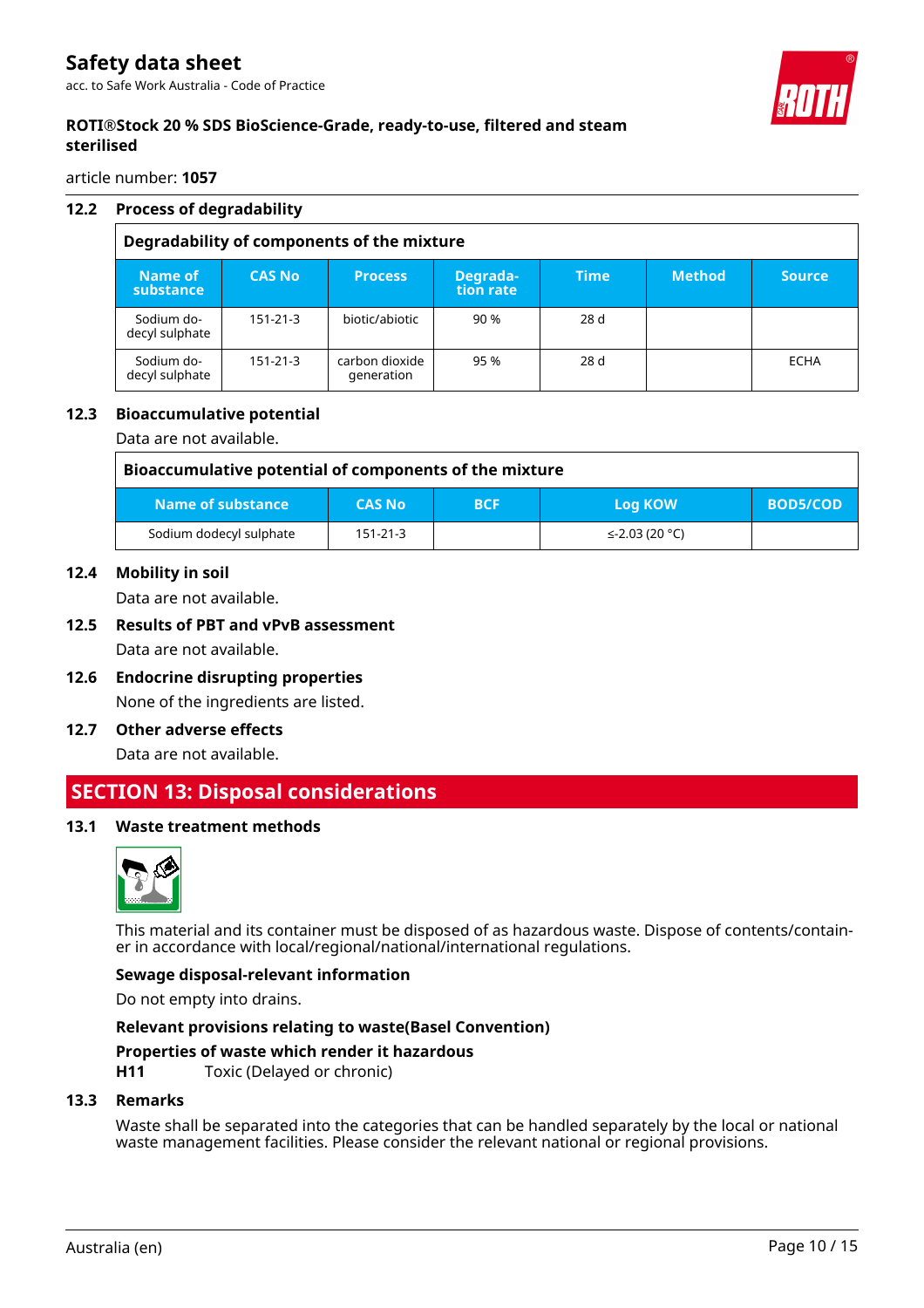

## **ROTI®Stock 20 % SDS BioScience-Grade, ready-to-use, filtered and steam sterilised**

article number: **1057**

# **SECTION 14: Transport information**

- 
- **14.2 UN proper shipping name** not assigned
- **14.3 Transport hazard class(es)** not assigned
- **14.4 Packing group not assigned**
- 

**14.1 UN number 14.1 UN** number

**14.5 Environmental hazards** non-environmentally hazardous acc. to the dangerous goods regulations

- **14.6 Special precautions for user** There is no additional information.
- **14.7 Transport in bulk according to Annex II of MARPOL and the IBC Code** The cargo is not intended to be carried in bulk.
- **14.8 Information for each of the UN Model Regulations**

**Transport informationNational regulationsAdditional information(UN RTDG)** Not subject to transport regulations. UN RTDG

**International Maritime Dangerous Goods Code (IMDG) - Additional information** Not subject to IMDG.

**International Civil Aviation Organization (ICAO-IATA/DGR) - Additional information** Not subject to ICAO-IATA.

# **SECTION 15: Regulatory information**

**15.1 Safety, health and environmental regulations/legislation specific for the substance or mixture** There is no additional information.

## **National regulations(Australia)**

## **Australian Inventory of Chemical Substances(AICS)**

All ingredients are listed or exempt from listing.

## **Other information**

Directive 94/33/EC on the protection of young people at work. Observe employment restrictions under the Maternity Protection Directive (92/85/EEC) for expectant or nursing mothers.

## **National inventories**

| <b>Country</b> | <b>Inventory</b> | <b>Status</b>              |
|----------------|------------------|----------------------------|
| AU             | <b>AICS</b>      | all ingredients are listed |
| CA             | <b>DSL</b>       | all ingredients are listed |
| <b>CN</b>      | <b>IECSC</b>     | all ingredients are listed |
| EU             | <b>ECSI</b>      | all ingredients are listed |
| EU             | REACH Reg.       | all ingredients are listed |
| JP             | <b>CSCL-ENCS</b> | all ingredients are listed |
|                |                  |                            |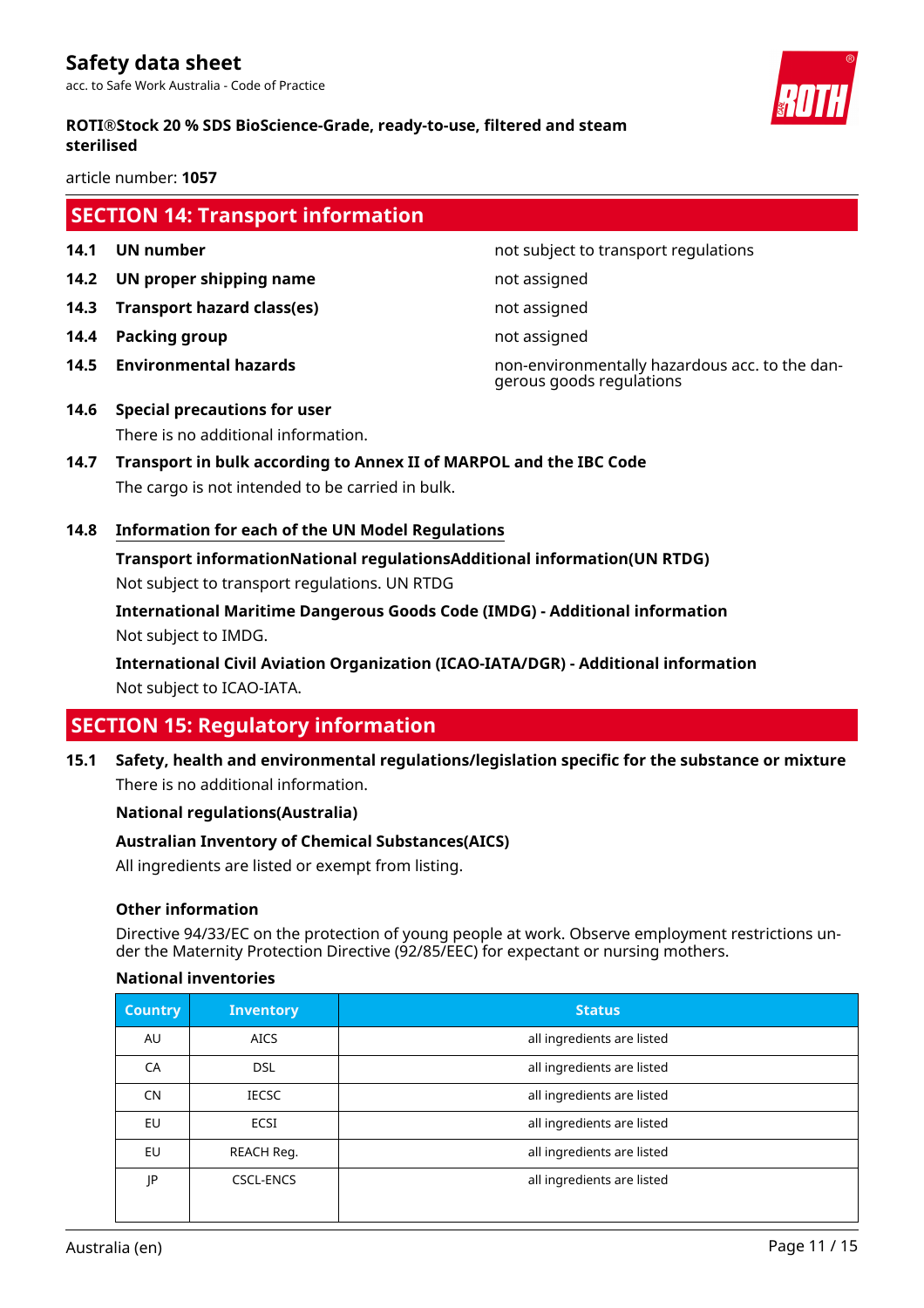acc. to Safe Work Australia - Code of Practice



## **ROTI®Stock 20 % SDS BioScience-Grade, ready-to-use, filtered and steam sterilised**

article number: **1057**

| <b>Country</b> | <b>Inventory</b> | <b>Status</b>                  |
|----------------|------------------|--------------------------------|
| <b>KR</b>      | KECI             | all ingredients are listed     |
| <b>MX</b>      | <b>INSQ</b>      | all ingredients are listed     |
| NZ             | <b>NZIOC</b>     | all ingredients are listed     |
| <b>PH</b>      | <b>PICCS</b>     | all ingredients are listed     |
| TR             | <b>CICR</b>      | not all ingredients are listed |
| TW             | <b>TCSI</b>      | all ingredients are listed     |
| US.            | <b>TSCA</b>      | all ingredients are listed     |

**Legend<br>AICS<br>CICR<br>CSCL-ENCS<br>DSL<br>ECSI<br>IECSC** AICS Australian Inventory of Chemical Substances CICR Chemical Inventory and Control Regulation CSCL-ENCS List of Existing and New Chemical Substances (CSCL-ENCS) DSL Domestic Substances List (DSL) ECSI EC Substance Inventory (EINECS, ELINCS, NLP) IECSC Inventory of Existing Chemical Substances Produced or Imported in China INSQ National Inventory of Chemical Substances KECI Korea Existing Chemicals Inventory NZIoC New Zealand Inventory of Chemicals PICCS Philippine Inventory of Chemicals and Chemical Substances (PICCS) REACH Reg. REACH registered substances TCSI Taiwan Chemical Substance Inventory TSCA Toxic Substance Control Act

## **15.2 Chemical Safety Assessment**

Chemical safety assessments for substances in this mixture were not carried out.

## **SECTION 16: Other information**

## **Indication of changes (revised safety data sheet)**

Alignment to regulation: Globally Harmonized System of Classification and Labelling of Chemicals ("Purple book").

Restructuring: section 9, section 14

| <b>Section</b> | <b>Former entry (text/value)</b>                                                                                                                                                        | <b>Actual entry (text/value)</b>                             | Safety-<br>relev-<br>ant |
|----------------|-----------------------------------------------------------------------------------------------------------------------------------------------------------------------------------------|--------------------------------------------------------------|--------------------------|
| 2.1            | Classification according to Regulation (EC) No<br>1272/2008 (CLP):<br>This mixture does not meet the criteria for clas-<br>sification in accordance with Regulation No<br>1272/2008/EC. | Classification acc. to GHS                                   | yes                      |
| 2.1            |                                                                                                                                                                                         | Classification acc. to GHS:<br>change in the listing (table) | yes                      |
| 2.2            | Labelling according to Regulation (EC) No 1272/<br>2008 (CLP):<br>not required                                                                                                          | Labelling                                                    | yes                      |
| 2.2            | Signal word:<br>not required                                                                                                                                                            | Signal word:<br>Danger                                       | yes                      |
| 2.2            |                                                                                                                                                                                         | Pictograms                                                   | yes                      |
| 2.2            |                                                                                                                                                                                         | Pictograms:<br>change in the listing (table)                 | yes                      |
| 2.2            |                                                                                                                                                                                         | <b>Hazard statements</b>                                     | yes                      |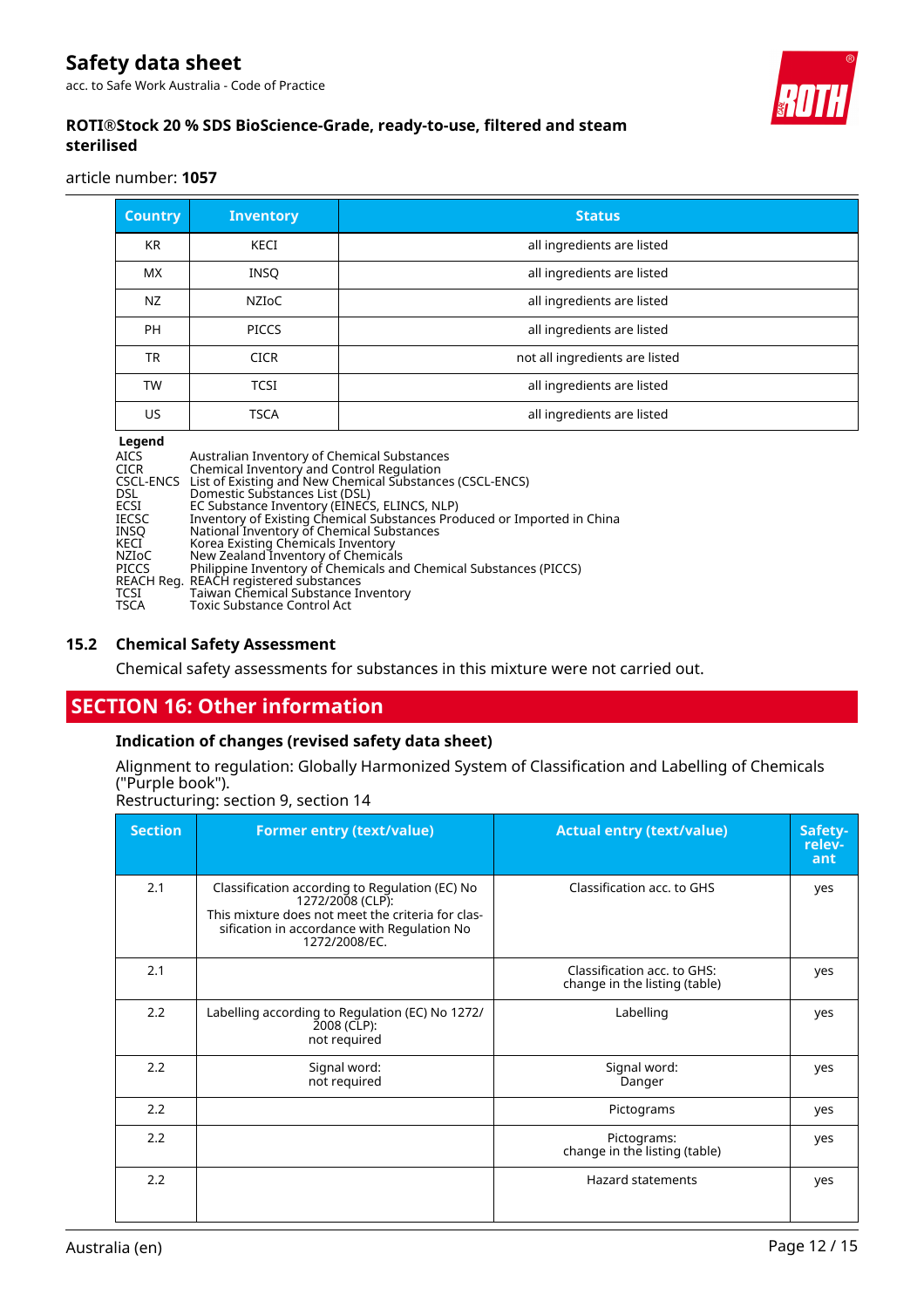acc. to Safe Work Australia - Code of Practice



## **ROTI®Stock 20 % SDS BioScience-Grade, ready-to-use, filtered and steam sterilised**

article number: **1057**

| <b>Section</b> | <b>Former entry (text/value)</b>                      | <b>Actual entry (text/value)</b>                                                                                                | Safety-<br>relev-<br>ant |
|----------------|-------------------------------------------------------|---------------------------------------------------------------------------------------------------------------------------------|--------------------------|
| 2.2            |                                                       | <b>Hazard statements:</b><br>change in the listing (table)                                                                      | yes                      |
| 2.2            |                                                       | Precautionary statements                                                                                                        | yes                      |
| 2.2            |                                                       | Precautionary statements - prevention                                                                                           | yes                      |
| 2.2            |                                                       | Precautionary statements - prevention:<br>change in the listing (table)                                                         | yes                      |
| 2.2            |                                                       | Precautionary statements - response                                                                                             | yes                      |
| 2.2            |                                                       | Precautionary statements - response:<br>change in the listing (table)                                                           | yes                      |
| 2.2            |                                                       | Precautionary statements - storage                                                                                              | yes                      |
| 2.2            |                                                       | Precautionary statements - storage:<br>change in the listing (table)                                                            | yes                      |
| 2.2            |                                                       | Precautionary statements - disposal                                                                                             | yes                      |
| 2.2            |                                                       | Precautionary statements - disposal:<br>change in the listing (table)                                                           | yes                      |
| 2.2            |                                                       | Hazardous ingredients for labelling:<br>Sodium dodecyl sulphate                                                                 | yes                      |
| 2.3            | Other hazards:<br>There is no additional information. | Other hazards                                                                                                                   | yes                      |
| 2.3            |                                                       | Results of PBT and vPvB assessment:<br>This mixture does not contain any substances<br>that are assessed to be a PBT or a vPvB. | yes                      |

## **Abbreviations and acronyms**

| Abbr.             | <b>Descriptions of used abbreviations</b>                                                                                                                                           |
|-------------------|-------------------------------------------------------------------------------------------------------------------------------------------------------------------------------------|
| Acute Tox.        | Acute toxicity                                                                                                                                                                      |
| <b>ATE</b>        | <b>Acute Toxicity Estimate</b>                                                                                                                                                      |
| <b>BCF</b>        | Bioconcentration factor                                                                                                                                                             |
| <b>BOD</b>        | Biochemical Oxygen Demand                                                                                                                                                           |
| CAS               | Chemical Abstracts Service (service that maintains the most comprehensive list of chemical substances)                                                                              |
| COD               | Chemical oxygen demand                                                                                                                                                              |
| <b>DGR</b>        | Dangerous Goods Regulations (see IATA/DGR)                                                                                                                                          |
| DNFI              | Derived No-Effect Level                                                                                                                                                             |
| <b>EC50</b>       | Effective Concentration 50 %. The EC50 corresponds to the concentration of a tested substance causing<br>50 % changes in response (e.g. on growth) during a specified time interval |
| <b>EINECS</b>     | European Inventory of Existing Commercial Chemical Substances                                                                                                                       |
| <b>ELINCS</b>     | European List of Notified Chemical Substances                                                                                                                                       |
| ErC <sub>50</sub> | $\equiv$ EC50: in this method, that concentration of test substance which results in a 50 % reduction in either<br>growth (EbC50) or growth rate (ErC50) relative to the control    |
| Eye Dam.          | Seriously damaging to the eye                                                                                                                                                       |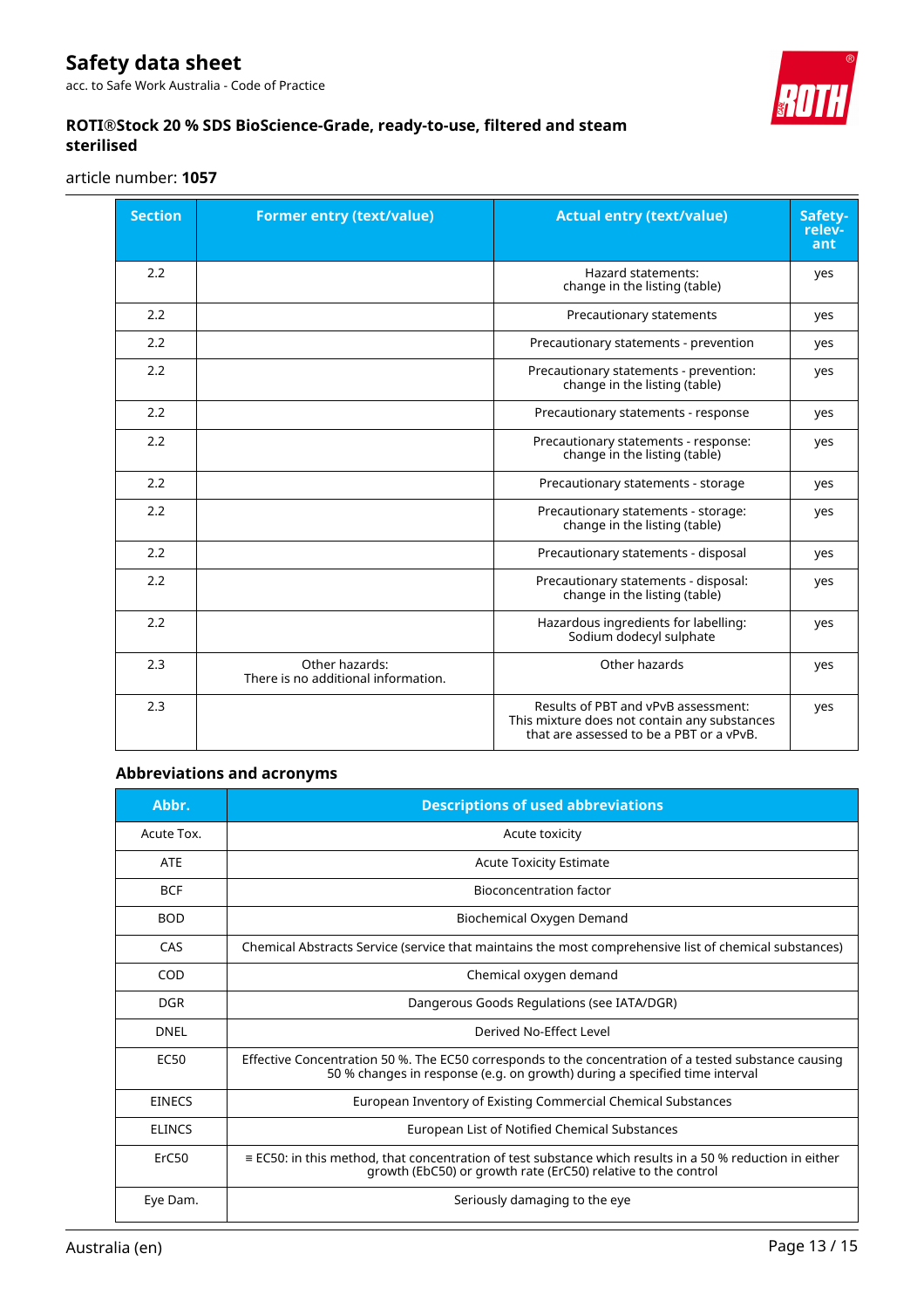acc. to Safe Work Australia - Code of Practice



## **ROTI®Stock 20 % SDS BioScience-Grade, ready-to-use, filtered and steam sterilised**

article number: **1057**

| Abbr.           | <b>Descriptions of used abbreviations</b>                                                                                                            |
|-----------------|------------------------------------------------------------------------------------------------------------------------------------------------------|
| Eye Irrit.      | Irritant to the eye                                                                                                                                  |
| Flam. Sol.      | Flammable solid                                                                                                                                      |
| <b>GHS</b>      | "Globally Harmonized System of Classification and Labelling of Chemicals" developed by the United Na-<br>tions                                       |
| <b>IATA</b>     | <b>International Air Transport Association</b>                                                                                                       |
| <b>IATA/DGR</b> | Dangerous Goods Regulations (DGR) for the air transport (IATA)                                                                                       |
| <b>ICAO</b>     | <b>International Civil Aviation Organization</b>                                                                                                     |
| <b>IMDG</b>     | International Maritime Dangerous Goods Code                                                                                                          |
| <b>LC50</b>     | Lethal Concentration 50%: the LC50 corresponds to the concentration of a tested substance causing 50 %<br>lethality during a specified time interval |
| LD50            | Lethal Dose 50 %: the LD50 corresponds to the dose of a tested substance causing 50 % lethality during a<br>specified time interval                  |
| log KOW         | n-Octanol/water                                                                                                                                      |
| <b>MARPOL</b>   | International Convention for the Prevention of Pollution from Ships (abbr. of "Marine Pollutant")                                                    |
| <b>NLP</b>      | No-Longer Polymer                                                                                                                                    |
| PBT             | Persistent, Bioaccumulative and Toxic                                                                                                                |
| <b>PNEC</b>     | Predicted No-Effect Concentration                                                                                                                    |
| Skin Corr.      | Corrosive to skin                                                                                                                                    |
| Skin Irrit.     | Irritant to skin                                                                                                                                     |
| <b>STOT SE</b>  | Specific target organ toxicity - single exposure                                                                                                     |
| <b>UN RTDG</b>  | UN Recommendations on the Transport of Dangerous Good                                                                                                |
| vPvB            | Very Persistent and very Bioaccumulative                                                                                                             |

## **Key literature references and sources for data**

Safe Work Australia's Code of Practice for Labelling of Workplace Hazardous Chemicals (under WHS Regulations).

UN Recommendations on the Transport of Dangerous Good. International Maritime Dangerous Goods Code (IMDG). Dangerous Goods Regulations (DGR) for the air transport (IATA).

## **Classification procedure**

Physical and chemical properties. The classification is based on tested mixture. Health hazards. Environmental hazards. The method for classification of the mixture is based on ingredients of the mixture (additivity formula).

## **List of relevant phrases (code and full text as stated in section 2 and 3)**

| Code             | <b>Text</b>                |
|------------------|----------------------------|
| H <sub>228</sub> | Flammable solid.           |
| H302             | Harmful if swallowed.      |
| H315             | Causes skin irritation.    |
| H318             | Causes serious eye damage. |
| H332             | Harmful if inhaled.        |